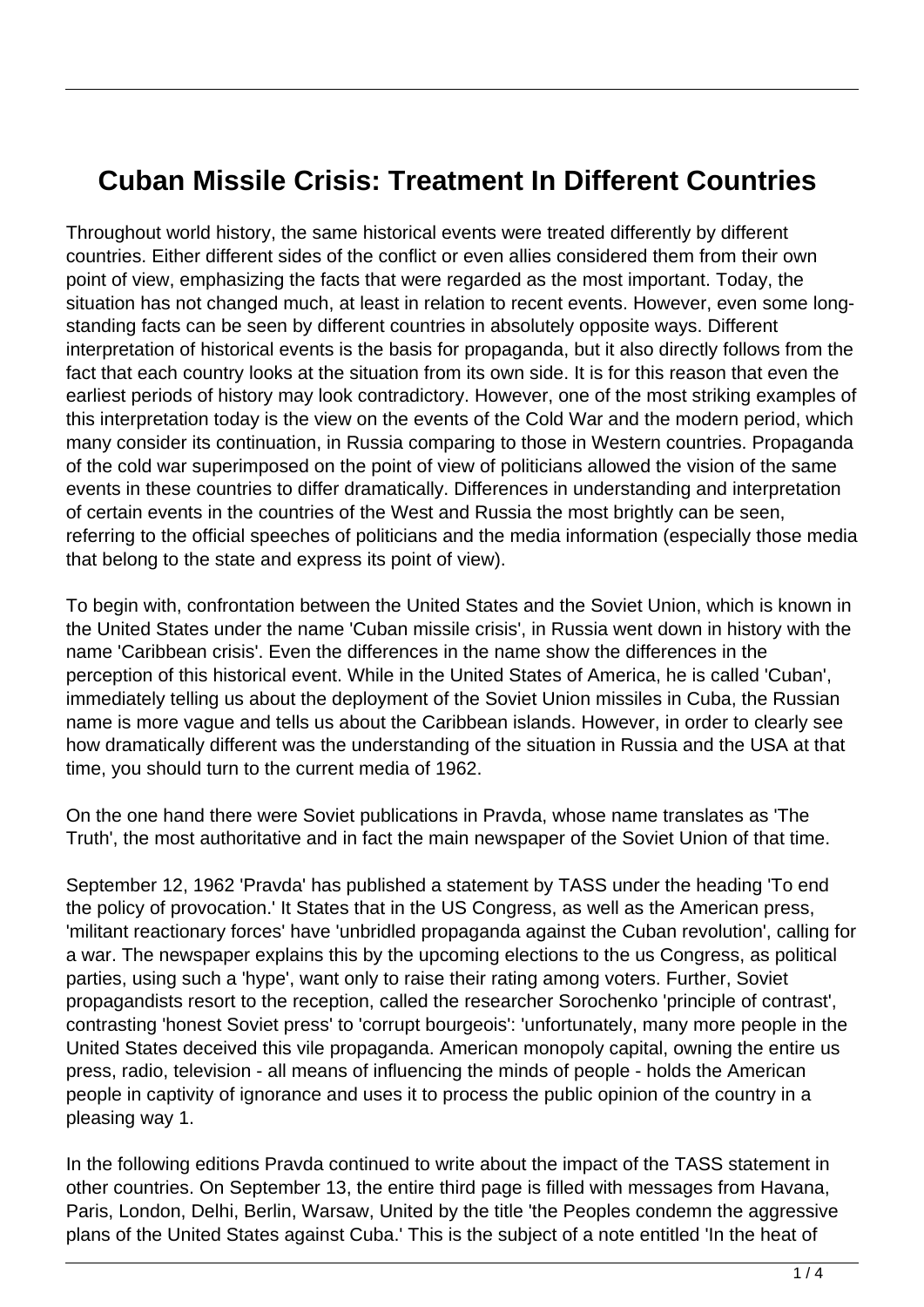military hysteria' dated September 15 2 of the Washington-based political columnist of the newspaper 'Pravda' Sergei Vishnevsky, where he also notes that the headlines of American Newspapers 'make noise and rage' reports about the war. The method of selective commenting in the press is a favorite method of both Soviet and American propaganda of that time. On a strip the statement disclosing a position of the Soviet government on any question is placed, statements of authoritative international figures, politicians, publicists who confirm correctness of this thought are nearby published. Review in this case enhances the original 'effect common opinion': with reference to authoritative opinion, the paper reinforces the truth of the main statements. Khrushchev later admitted that, using the TASS report, the government was deliberately deceiving both the United States and the Soviet people: 'the Americans warned us informally that they know that we are installing missiles in Cuba. Of course, we denied everything. They may say it is treachery. Unfortunately, in our time, this form of diplomacy remains, and we have not invented anything new here, but only used the same means used by the enemy against us.' 3 According to the Soviet Newspapers, to allow the Cuban crisis was only possible thanks to the Soviet Union and the position of Khrushchev. 'Pravda' published statements of prominent figures, for example, the famous philosopher (supporter of the left views) Lord Bertrand Russell, confirming this position: 'Humanity owes a great deal to Nikita Khrushchev for his courage and determination to prevent a war that could have started because of American militarism.' October 29-31, newspaper articles came out with titles 'Defend and consolidate peace on earth!', 'To ensure the peace and security of peoples!', 'Plans of aggressors are broken!'. The press has long cultivated personal merit Khrushchev to prevent a nuclear crisis, but never talked about the motives for the deployment of missiles. October 30 in the 'Pravda' was published an article 'From the standpoint of reason', where for better assimilation by readers once again was repeated the myth of the aggressive actions of the United States. The authors, Yu. Zhukov and V. Mayevsky, recalled that the Cuban missile crisis began with the speech of US President Kennedy, who suddenly, without any reason, announced the blockade of Cuba 4. The authors cite 'informed political commentators and diplomats' who allegedly told 'Pravda' that 'the United States government planned a quick strike against Cuba, the elimination of the existing system there and its replacement by a Pro-American puppet regime'.

After October 31, operational reports on the development of the situation disappear from Pravda, but analytical articles about the events continued to be published in the Soviet press.

On the other hand there are "New York Times" publications, which was (and still is) the most popular newspaper in the US.

"New York Times" responded TASS statement 'To end the policy of provocation' with a whole series of articles. The most revealing of them - 'Moscow beats the drums' - begins with the phrase: 'Yesterday was published a militant Soviet statement warning us that any aggression against Cuba would mean the outbreak of nuclear war.' Further, the author reassures the Americans: Khrushchev repeated several times that the USSR has no military bases in Cuba, and therefore, it is not necessary to take such 'aggressive statements' of the USSR seriously, because 'this is another of the propaganda methods of intimidation' 5. In the midst of the Cuban crisis to maintain the myth of the aggressive Communist USSR 'new York times' puts a note 'Soviet challenge in Cuba', where draws the attention of readers to the fact that 'the conquest of Cuba by Soviet control is the last step in a long list of Russian aggression in the last quarter centuries. This act made Soviet Russia the largest and most oppressive colonial Empire in history. This behavior is also a real Communist challenge' 6. After Receiving photos of Soviet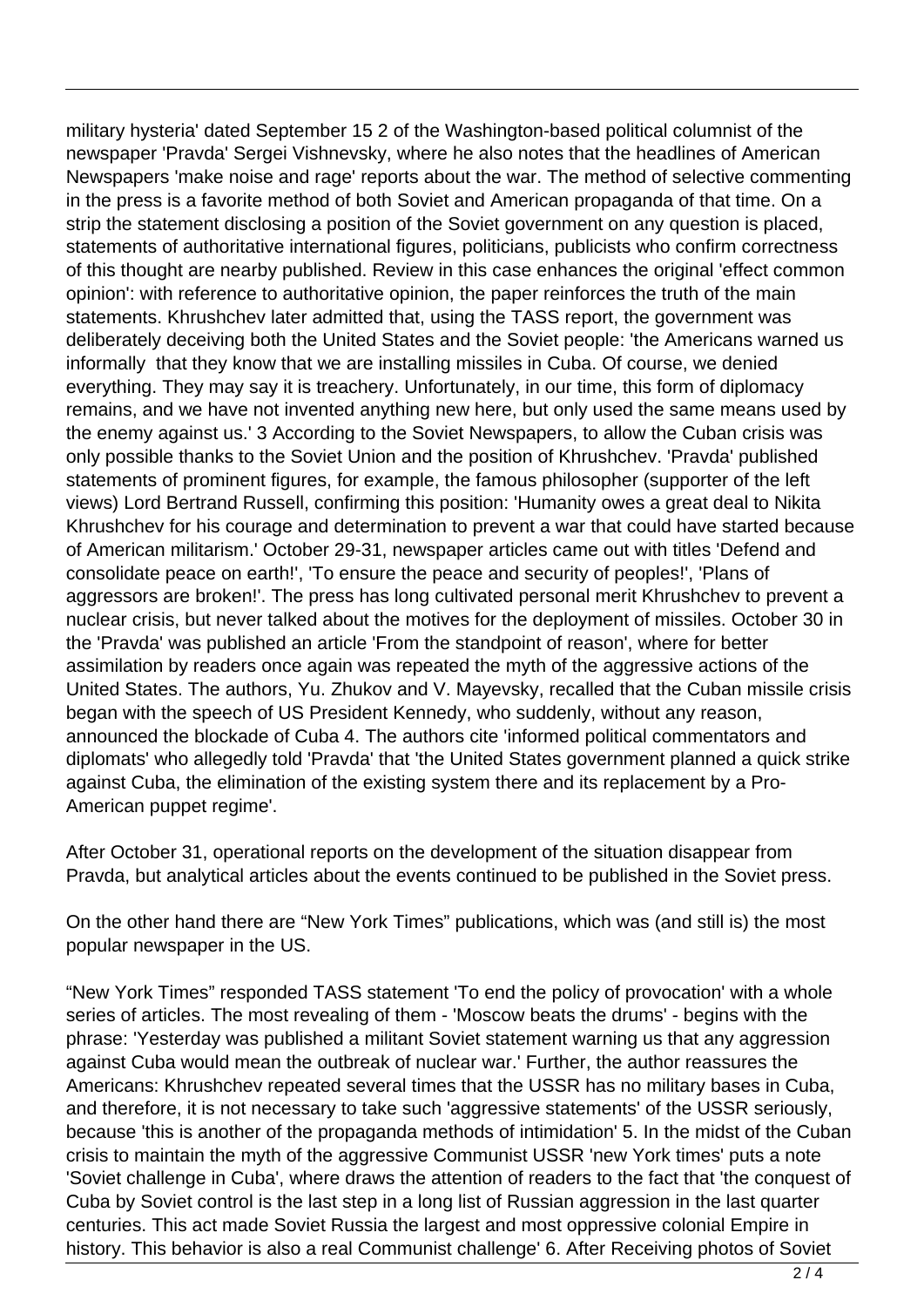nuclear warheads in Cuba, us President Kennedy decided to use them as the main propaganda technique against the USSR, calling on the media to help. It was important for Kennedy to tell this not only to the Americans, but primarily to the Cubans. Wilson notes: 'We concluded that it was only possible to reach a large part of the Cuban audience with the help of major radio stations located in the South-East of the United States' 7. An hour before Kennedy's address to the people on October 22, the owners of all major radio stations in the South-East of the United States received a call from white house press Secretary Pierre Salinger asking to broadcast the President's address in Spanish that night and for the next few nights. All the radio stations agreed to do it. In his address, in addition to describing the photographs received, Kennedy also announced the introduction of a 'strict quarantine on all types of offensive weapons transported to Cuba' 8. According to A. Alekseev, Kennedy specifically used the word 'quarantine' and not 'blockade', because in fact it would mean a Declaration of war 9. In the end, the President addressed the Cubans directly: 'I, along with the American people, am deeply saddened to see how your national revolution was betrayed, how your Fatherland bowed to foreign domination.' Kennedy called Cuba's leaders 'puppets' and 'agents of an international conspiracy' that turned Cuba's neighbors (i.e. Americans) into their enemies.

Shortly thereafter, in an editorial in "Pravda" under the title "To curb the presumptuous American aggressors!". It was reported that Kennedy's speech on radio and television "from the first to the last word is imbued with falsehood and hypocrisy. It is like a robber's prayer before going out on the high road." Wilson recalls that Kennedy`s speech in most of the European papers was also accepted with skepticism. Therefore, he advised the President to present evidence: to place photos from the U-2 plane in American Newspapers. On October 24, 10 photos were published on the front page of the "New York Times ". "After that, the entire press immediately took our side," Wilson adds. To achieve the final effect of Kennedy's speech, the "New York Times", like Pravda, resorts to the method of "selective commenting". In the following issues, there are publications expressing world public opinion: "The youth of Cyprus is United to fight communism"11, "Canada supports the US view on Cuba"12 etc. Tt is Interesting that, justifying the deployment of American missiles in Turkey, "New York Times" wrote: bases in Turkey are placed not by America itself, but by NATO 13. After several tense days, when Soviet-American diplomacy was teetering on the brink of transition to open military action, the Cuban conflict was resolved. Kennedy sent Khrushchev another telegram, where the USSR was asked to withdraw weapons systems from Cuba under the supervision of UN representatives, "as well as to take steps in compliance with the relevant security measures to stop the supply of the same weapons systems to Cuba"14. The United States, for its part, undertook to lift the embargo against Cuba and to guarantee non-aggression. In November, the "New York Times" published an article entitled "A blow to the Cold War", which stated that "the Cold War will continue, but both sides have learned a lesson for the future from the Cuban missile crisis" 15. However, according to the newspaper, the crisis was resolved only thanks to the diplomacy of the United States of America in the person of John F. Kennedy: "Everyone loves winners, especially those who won gracefully, without spilling unnecessary blood, and this behavior will undoubtedly affect the whole world. Kennedy's firm conduct in this matter has strengthened his trust and respect among his allies." Another article summarizes the current crisis: "In the eternal propaganda race, the US has demonstrated that it will not make a deal with the Soviet Union about Turkey. Unfortunately, this can not be said about the USSR and its relationship with Prime Minister Fidel Castro"16. The new York times also published numerous articles about Communist propaganda trying to "hide the rubble of the Cuban missile crisis,"and many Muscovites were shocked by Khrushchev's radio and television report about the USSR's dismantling of its nuclear missiles in Cuba: "Moscow has remained calm this week because